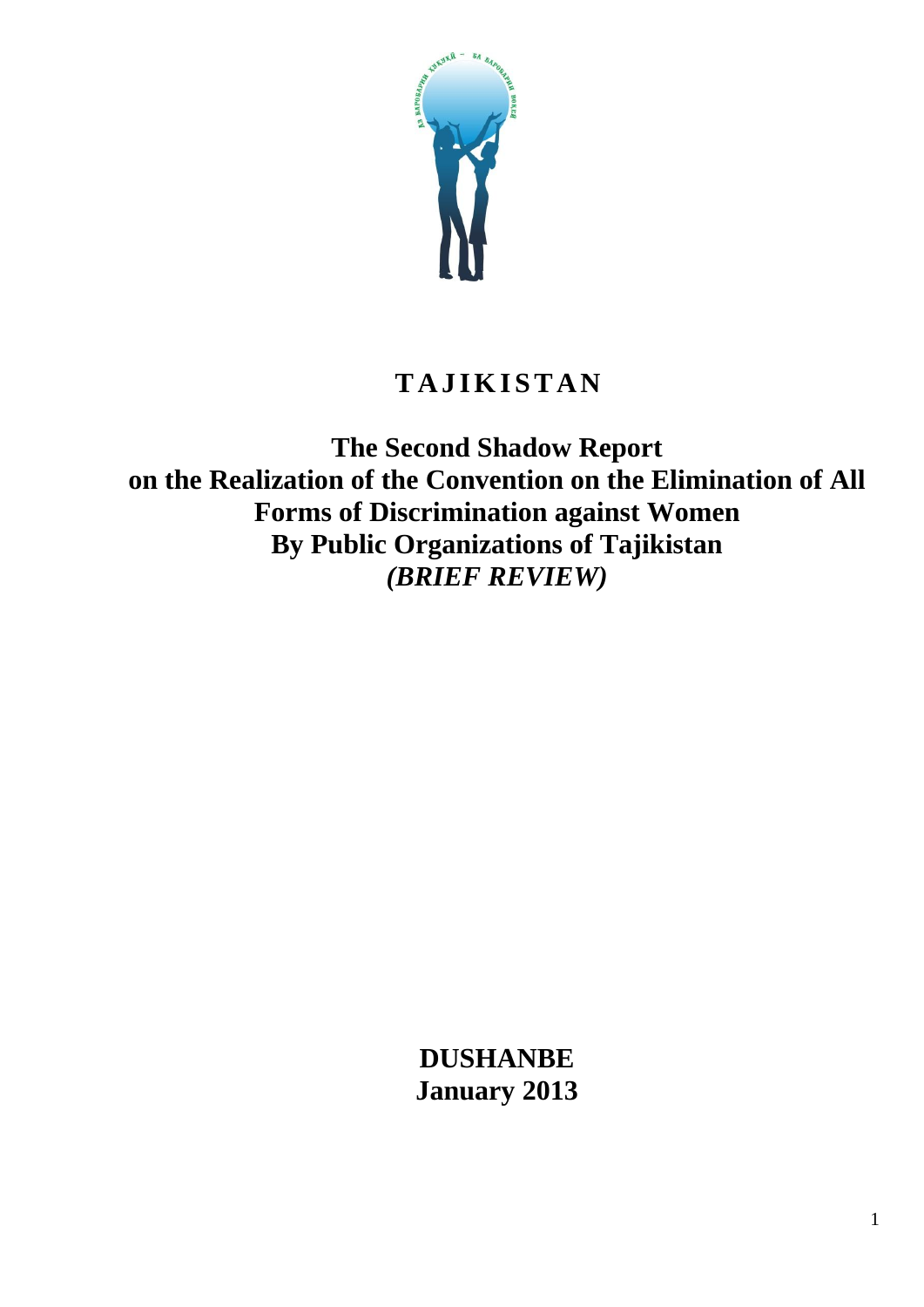## **INTRODUCTION**

The second alternative report on progress of the Republic of Tajikistan (RT) in implementation of Convention on the Elimination of All Forms of Discrimination against Women, ratified by Parliament in 1993, is produced by Coalition of POs "From de-jure Equality Towards de-facto Equality".

Coalition of NGOs "From de-jure Equality Towards de-facto Equality" was created in May 22, 2008. Coalition is acting based on Partnership Agreement without juridical status and units 98 public organizations from Dushanbe and different regions of the country.

In 2008 – 2011, for collecting materials and compiling the second alternative report Coalition had held public monitoring and evaluation of the progress in implementation of State Program "The Main Directions of State Policy to Ensure Equal Rights and Equal Opportunities for Men and Women in the Republic of Tajikistan for 2001-2010", Law "On State Guarantees of Gender Equality and Equal Opportunities for their Realization", other adopted strategic documents and statutes in the area of promoting gender equality and a campaign for lobbying ratification of Optional Protocol to Convention on the Elimination of All Forms of Discrimination against Women, etc.

Over the past years, the State has taken a number of positive measures to promote gender equality through the adoption of the laws of the Republic of Tajikistan "On State Guarantees of Equal Rights and Opportunities for Men and Women" (2005), National Strategy for activization of the role of women in the Republic of Tajikistan for 2011-2020 (2010) and the approved Presidential Grants for Women Entrepreneurs (2008-2011), etc. However, there are no effective enforcement mechanisms with note dweak monitoring and evaluation of the progress toward their implementation and a significant number of planned activities that are not performed. Also, such a mechanism as "temporary ad-hoc measures" is used very seldom. The Government of Tajikistan does not fund the implementation of the National strategy on sensitization of the role of women in the Republic of Tajikistan for 2011-2020 and has no communication strategy to overcome gender stereotypes and promote gender equality either.

## **ARTICLE 1. DISCRIMINATION AGAINST WOMEN**

The law of RT entails criminal liability for direct or indirect violation or restriction of rights and freedoms of man and citizen according to sex, race, nationality, language, social background, personal, financial or employment status, residence, attitude to religion, convictions, membership of political parties, public associations that caused harm to the rights and lawful interests of citizen.

However, criminal responsibility of the individual for committing the above offenses can only arise if injury or damage occurred, otherwise the individual can not be held criminally responsible. In addition, the criminal case can be only initiated if the investigating authorities and prosecutor's office will trace the individual's actions as formal elements of a crime. Enumerating in the article the grounds of discrimination, at the same time there is no word "discrimination".

The Constitution of the Republic of Tajikistan (RT) establishes the principle of priority of international treaties over domestic legislation. However, in practice, the tajik courts had no examples of decision-making when the norms of the Conventions were directly applied.

## **ARTICLE 2. OBLIGATIONS ON ELIMINATION OF DISCRIMINATION**

In May 28, 2010 the Government approved the National Strategy on Enhancement Women's Role in the Republic of Tajikistan for 2011-2020. Therefore, the likelihood of achieving its goals and targets primarily depends on what mechanisms will be applied for gender policy realization in Tajikistan and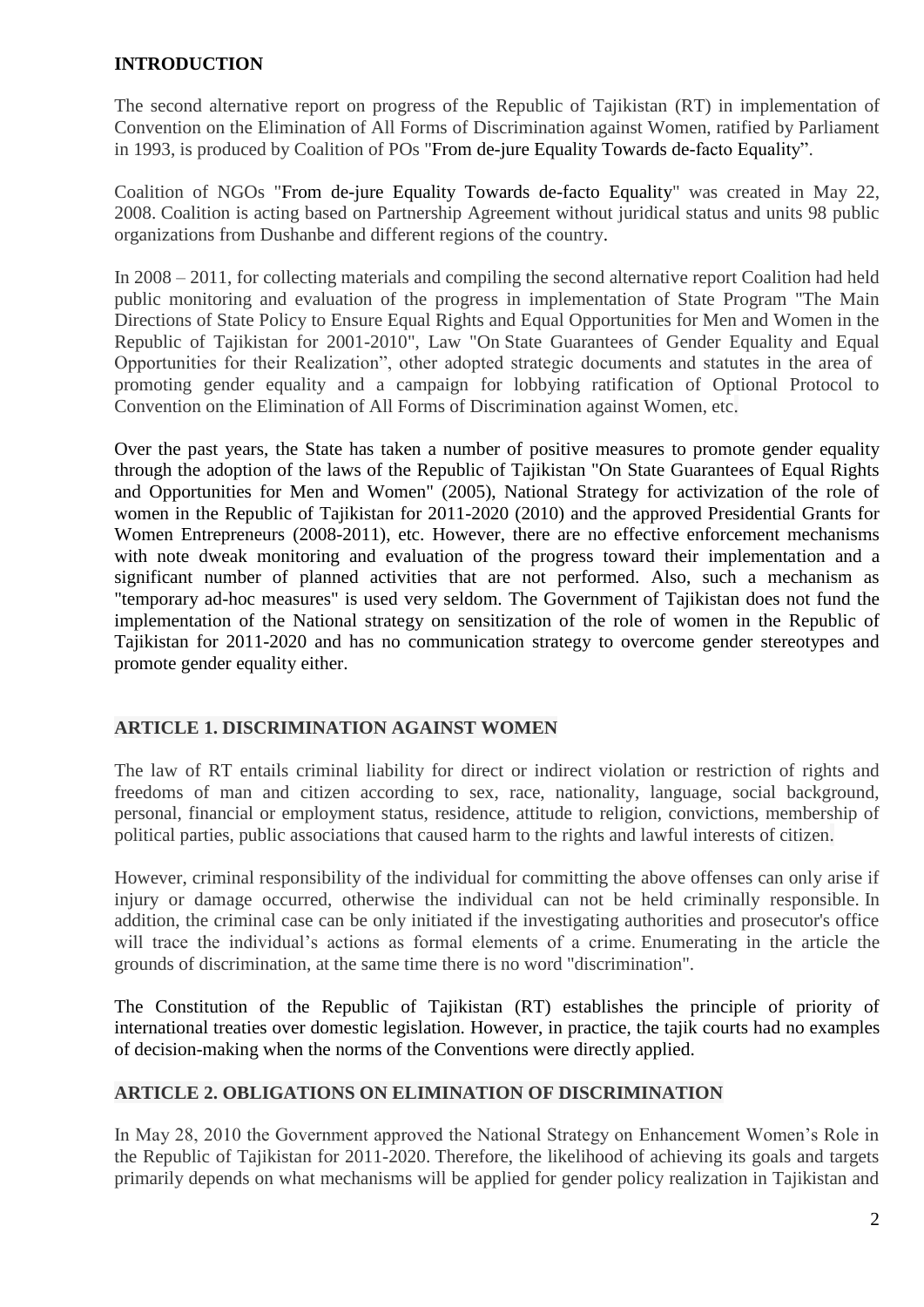to what extent the held actions and events will account interests of ordinary men and women of our country and, in particular, needs of rural population.

Low understanding of civil servants of importance of gender issues and gender sensitivity is noted. The UN Committee's recommendations (item 16) on raising awareness and building on capacity on gender issues of government officials are still poorly fulfilled. The Institute of Civil Servants delivers special courses on gender issues, but they are not integrated in compulsory refresher training program. In addition, a limited number of civil servants are enrolled in trainings of this Institute. As a rule, they are those who are not decision makers in their departments. The first persons of ministries are not attendees of these special courses, even though they are assigned responsibility of policy making and realization in the respective areas of the State activity.

The results of studies and reports of Crisis and Resource Centers show that domestic violence is a widespread phenomenon in Tajikistan. Victims are exposed to various forms of violence - physical, sexual, economic and psychological. In this case most often there is a mix of different types of violence.

According to operationalized in 2008 data base on resorts to the Crisis and Resource Centers of Coalition of NGOs "From de-jure Equality Towards de-facto Equality" only within the period of 2010-2011, 9,870 people applied to 12 CCs: 8908 women and 962 men. In the structure of reasons to seek help in CCs, acts of violence are predominant (56.6% in 2010 vs. 47.7% in 2011), followed by need to consult (35.4% and 47, 7% in 2010 and 2011, respectively).

Psychological abuse prevails in types of violence against woman, followed by economic violence, physical violence and sexual violence. At that, almost each fourth women had underwent multiplied forms of violence.

Unfortunately, women, experienced domestic violence, have limited access to justice. The main factors preventing women's access to justice are the following ones:

- $\checkmark$  Inadequate legislation and lack of special law for prevention and protection from domestic violence. Current Tajik legislation, including the Criminal Code and Code of Criminal Procedure, has clear contradictions preventing protection of victim's rights.
- $\checkmark$  Existing stereotypes of traditional mentality on the women's secondary role in family and society.
- $\checkmark$  Low level of legal literacy and financial dependence of women.
- $\checkmark$  Low awareness of key law enforcement agencies on legislation and regulatory framework in the context of domestic violence-related problems.
- $\checkmark$  A limited number of crisis centers and shelters for victims of domestic violence.
- $\checkmark$  Lack of government communication strategies and poor coverage of problems associated with display of domestic violence in media (print and video).

Another group of factors is associated with low potential of women themselves to defend their rights due to low legal literacy and women's well-established patterns of behavior in exposure to violence.

Discrimination against people living with HIV / AIDS and people living with HIV / AIDS is another challenge, requiring taking concrete measures and steps to overcome it. Current law can not yet provide the effective protection of people living with HIV/AIDS from discrimination and stigmatization.

On view of more than 90% of PLWHA they face various forms of discrimination, first of all in communication (90%), employment (67%), seeking medical care (67%), applying to law enforcement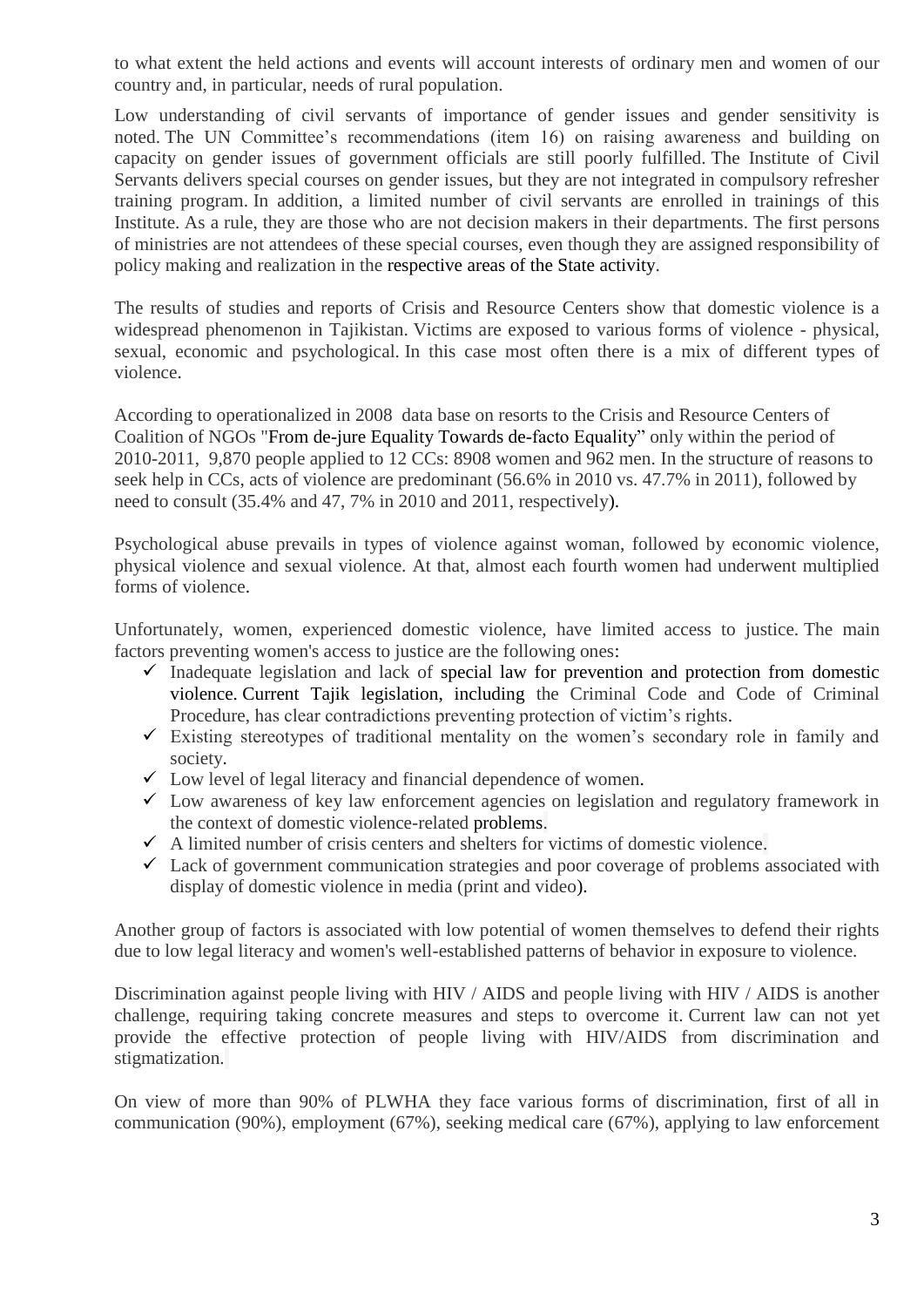agencies (34%) and in family (39%). Meanwhile, women feel discrimination more, compared with men.<sup>1</sup>

A package of measures to improve women's access to justice and prevent and protect them from domestic violence needs to be adopted, including measures to prevent stigma and discrimination against PLWHA, sexual minorities and other vulnerable groups.

## **ARTICLE 3. DEVELOPMENT AND ADVANCEMENT OF WOMEN**

Despite the fact that the UN Committee drew attention to the declarative nature of Law on State Guarantees and recommended amendments to the Act in order to create effective mechanisms to protect women from acts of discrimination (paragraphs 11 and 12), and Coalition of NGOs in partnership with UNIFEM on the results of public hearings developed and submitted specific suggestions for changes and amendments to the Parliament, the Government of RT, ministries and departments, no additions and changes to the Law on State Guarantees were made for the reporting period. The mechanisms to implement the Law of RT "On State Guarantees of Gender Equality and Equal Opportunities for their Realization" are not executed and adopted. Other laws and regulations are not brought into compliance with the law. Gender expertise of the newly adopted laws is not carried out.

One of the obstacles on the way to fulfillment of Tajikistan's commitments is the lack of continuous monitoring and a clear-cut system of indicators on gender policy realization and women's advancement.

The results of public monitoring of the implementation of the CEDAW Committee recommendations showed that out of its 29 recommendations to Tajikistan following hearing of the first National Report only one (1) was fulfilled in full, 14 recommendations were partially implemented and another 14 recommendations were not met. In our opinion, this is largely a consequence of the Government's failure to adopt an Action Plan specified by concrete actions and responsible implementation agencies for execution of the CEDAW's Committee recommendations.

The current lack of a National Action Plan on gender policy realization is also one of the obstacles to promote gender equality, including fulfillment of the recommendations of CEDAW's Committee.

## **RECOMMENDATIONS TO ARTCILES 1-3**

Among the priority activities to meet the obligations on secure of all-round development and advancement of women, improvement of institutional mechanisms of gender equality, the following measures have to be provided:

- 1. Upgrading of gender policy legal framework through:
	- Making amendments to the Law of RT "On State Guarantees of Gender Equality and Equal Opportunities for their Realization", other laws and statutes in terms of mechanisms of state guarantees of providing for access to economic resources of society, including movable and immovable property, water, land, financial assets, loans, as well as ensuring participation of women in decision-making processes, etc.
	- Introduction of mechanisms for gender expertise of laws and essential government and departmental programs before their submission for approval by the Government and Parliament.
- 2. Adoption of the National Action Plan for the gender policy realization in the RT for the years of 2012 -2015, including measures to fulfill the recommendations of the UN

 $\overline{a}$ 

<sup>1</sup> http://www.humanrts.tj/ru/index/index/pageId/176/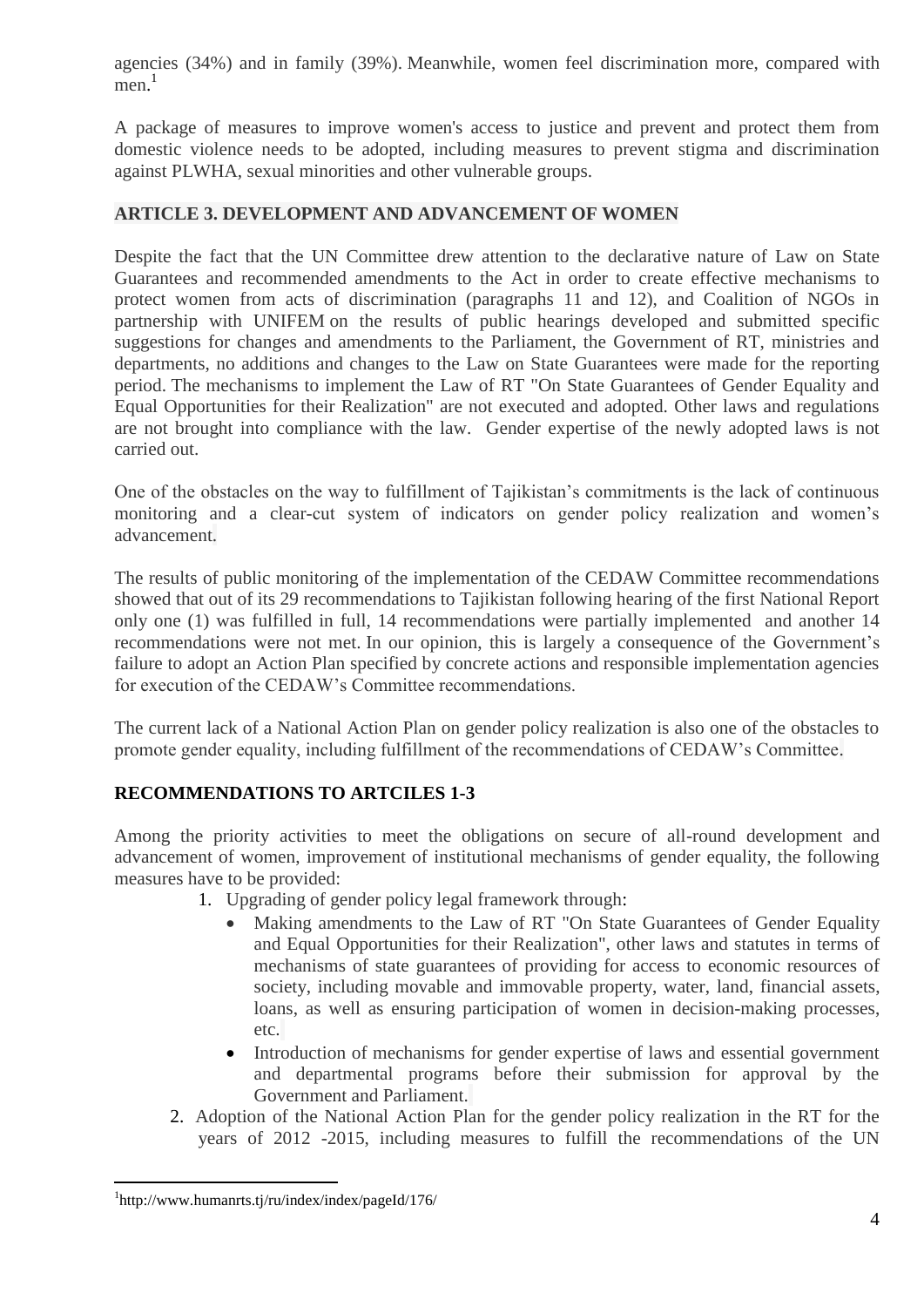Committee on Convention on the Elimination of All Forms of Discrimination against Women.

- 3. For expanding women's rights protection mechanisms ratify the Optional Protocol to Convention on the Elimination of All Forms of Discrimination against Women and force the adoption of the Law "On Protection from Domestic Violence".
- 4. Construction of the model and conduction of the ongoing monitoring and evaluation of implementation of adopted gender policies and programs. In accordance with the Law on state guarantees, annually development and publication of analytical reports on monitoring and evaluation results in mass media.
- 5. Strengthening the activity on gender awareness among state servants of various levels using and the system of advanced training of civil servants and courses of branch ministries and agencies, conduction of trainings and seminars in partnership with the public organizations; extension of the ministerial gender groups' activity on informational and training sessions among employees.

## **ARTICLE 4. ACCELERATION OF EQUALITY FOR MEN AND WOMEN**

Temporary special measures are not applicable in such areas as civil service and legislature. Activities and priorities of the Civil Service Office under the President of RT were almost not intersected with the goals and actions outlined by the State program "The Main Directions of State Policy to Ensure Equal Rights and Opportunities for Men and Women in the Republic of Tajikistan for 2001-2010" to advance women in government bodies. So far the provision of the State program on applying the principle of "soft quota" in filling positions through competitive selection remained not executed. This principle stipulates that a mandatory condition of the held competition is participation of men and women.

Missing definition of the term itself "temporary special measures" and mechanisms for their realization in national legislation do not encourage applying temporary ad-hoc measures to advance women.

## **RECOMMENDATIONS:**

- 1. Make additions and changes to the Law of RT "On state guarantees of gender equality and equal opportunities for their realization" for inclusion of the terminology "temporary adhoc measures" and mechanisms of their realization.
- **2.** Purposely for creation and ensuring equal opportunities for involvement of women in decision-making process at the legislature level, use temporary special measures - quotas, and amendments on election legislature.
- 3. For providing state guarantees of equal opportunities for men and women in civil service, apply a principle of soft quota for announcement of vacancies (a prerequisite of the held announcement of vacancies is participation of candidates of both sexes, male and female).

## **ARTICLE 5. GENDER ROLES AND STEREOTYPES**

Mass media can play its particular role in overcoming gender stereotypes and promoting gender equality. However, the planned in State strategies and programs measures to publicly discuss in government media new roles of men and women in society and family are implemented partially and state-owned periodicals, national and local television and radio have no relevant designed communication strategy on public discussion of gender inequality, including elimination of stereotypes.

The potential of education system to affect public opinion and overcome gender stereotypes, including gender mainstreaming in school textbooks, is still utilized very little.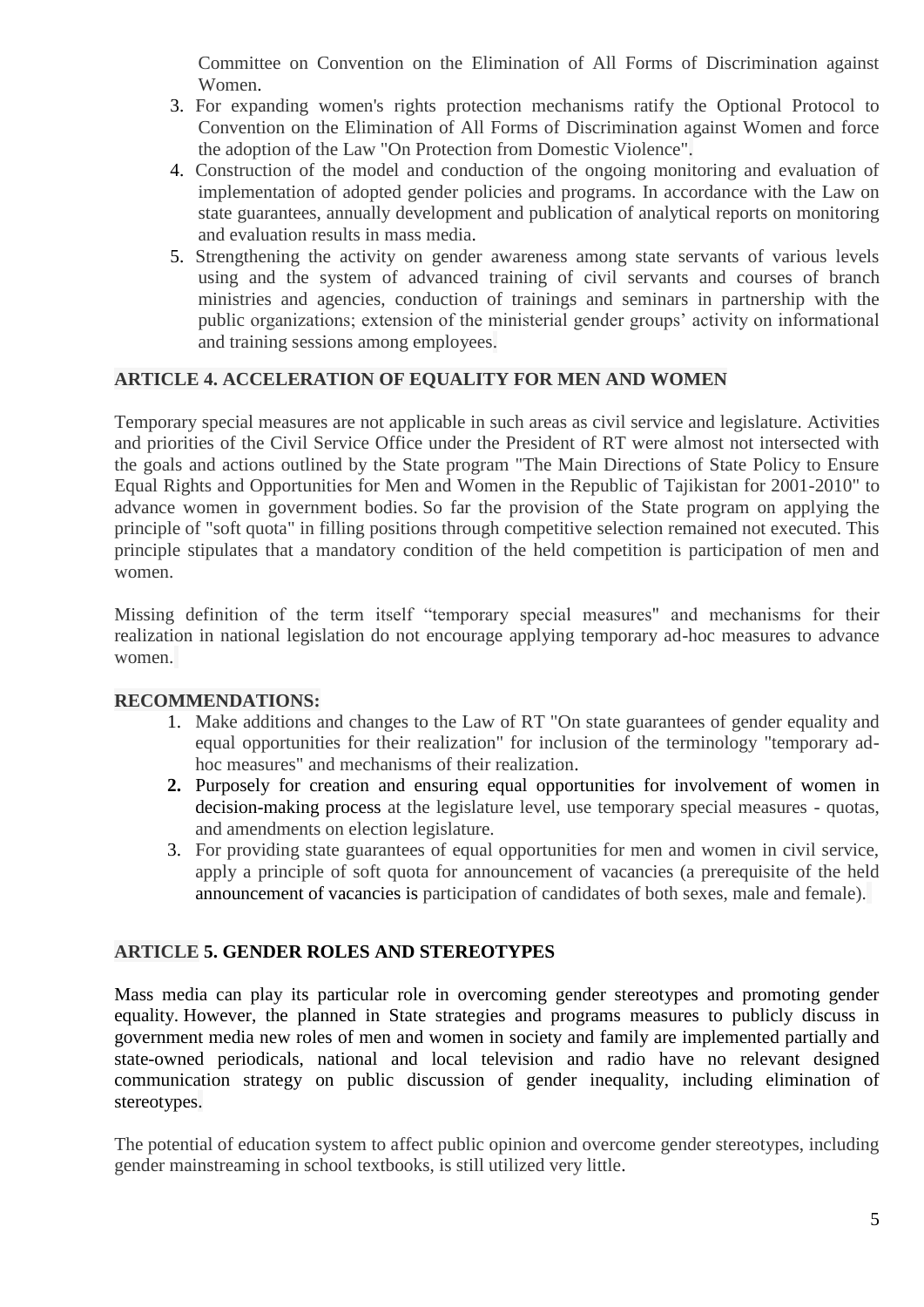#### **RECOMMENDATIONS:**

- 1. Development and implementation by Committee on Television and Radio in close partnership with independent media, Committee on Women and Family Affairs, and public organizations of communications strategy to promote gender equality.
- 2. Strengthening the role of civil society and media in implementation of gender policies and raising awareness and legal culture of women and men by means of analytical programs and articles, through coverage of current changes in gender roles, enhancing women's roles and more widely reporting in media about women's contribution at societal and family level.
- 3. In order to overcome reproduction of patriarchal gender stereotypes in textbooks, include a gender-based component in the list of criteria for examination of textbooks.

## **ARTICLE 6. EXPLOITATION OF WOMEN**

Tajikistan is a country of origin and transit for trafficked women and girls. Export of women and girls for sexual exploitation in such countries as the United Arab Emirates, Kazakhstan, Russia, Thailand, Turkey, India, Israel, Malaysia, South Korea, and Afghanistan continues.

Due to lack of money cases of sales by poor families their adult daughters, aged 18-20 years has increased, with cash prizes from U.S. \$ 2,000 to 3,000 from wealthy individuals and foreigners residing in the territory of the country through various channels.

The government of Tajikistan has made some efforts to combat trafficking for sexual exploitation. However, no comprehensive measures are formulated to protect migrant workers, especially women, from labor exploitation and slavery in the Russian Federation and other countries. Such cases are prevalent when the labor migrants from Tajikistan get into slavery and labor exploitation in employment caused by the recruiters, private or public employment agencies. Once getting in the labor exploitation in Russia, migrant workers from Tajikistan - women and men - rarely receive adequate support from the consular authorities in view of their lack in Russia and the absence of mechanisms to address promptly the migrants' complaints and to render assistance to them.

## **RECOMMENDATIONS**

- 1. Intensify collaborative activities of government agencies and community organizations to conduct outreach to the public on the problems of traffic of people and accountability measures for in-body trafficking.
- 2. Pursuant to "Optional Protocol to Prevent, Suppress and Punish Trafficking in Persons, especially Women and Children" organize trainings of law enforcement officers, investigative and judicial bodies on the specificity of investigation of such cases and provision of rehabilitation assistance to victims.
- 3. Promote the opening of new crisis centers, shelters to assist victims of trafficking with the provision of medical, psychological, social and legal assistance.
- **4.** Develop mechanisms and programs on women labor migrants' protection from labor exploitation and slavery. Conduct informational campaigns on raising women labor migrants' awareness on private and public employer agencies' activity on employment abroad, legislature of accepting countries, etc.

## **ARTICLE 7. POLITICAL AND PUBLIC LIFE**

Despite the Law of the RT "On State Guarantees of Gender Equality and Equal Opportunities for their Realization", in the Article 5 notes that "The state guarantees equal representation of men and women at legislative, executive and court branches of state power via juridical, organizational and other mechanisms" women still constitute less than 30% among civic servants. It's special for senior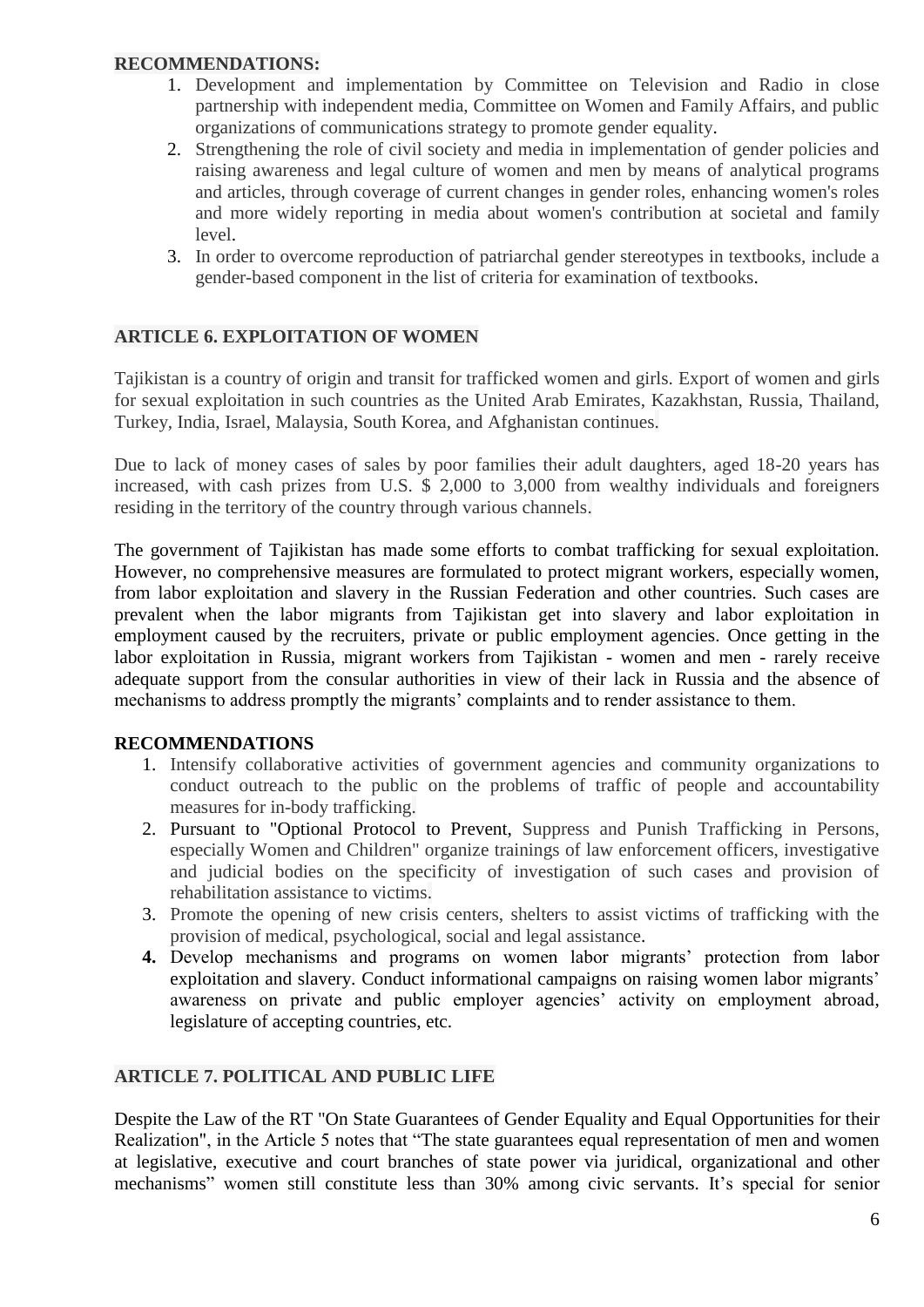positions. There is only one woman in the Government of the RT, no any woman at the post of Minister. The Government of the RT weakly uses the mechanism of "temporary special measures". Law "On Civic Service", Act on competitive selection for vacancies to administrative state service do not consider the principle of quota.

The adopted state program to train women - leaders has no clear and comprehensive plan of actions to prepare and promote women to leadership positions. The appointment of women from the list of staff reserve is not monitored and tracked.

There is no complete database on reserve of personnel - women professionals.

# **RECOMMENDATIONS**

- 1. Office of Public Service under the President of RT shall provide for a reserve of personnel with equal representation of men and women. Regularly analyze the composition of public service staff, identify the causes of gender imbalance, monitor and evaluate the appointment of women on the reserve list.
- 2. Committee on Women and Family Affairs, in partnership with public organizations shall create a full database on pool of female cadres in the light of regional representation and ethnic minorities' representatives.
- 3. Public organizations shall lobby amending electoral legislation with regard to abolition of election deposit for women-self nominated candidates or decrease in the amount of the election deposit.

## **ARTICLE 8. INTERNATIONAL REPRESENTATION AND PARTICIPATION**

For the first time in the history of independent Tajikistan, a woman was appointed as Deputy Minister of Foreign Affairs of the Republic of Tajikistan. However, there are no women ambassadors. Women are very rarely included in the government delegations.

## **RECOMMENDATIONS**

- 1. Expansion of trainings of women cadres at the Department of "International Relations" in tajik universities, as well as in MGIMO and the Diplomatic Academy, using the presidential quotas.
- **2.** In order to prepare the diplomatic staff from among women use the principle of assignment of quotas for women coming into the Diplomatic Academies.

## **ARTICLE 9. CITIZENSHIP**

In recent years, tajik public organizations fix the problem of lack of passports for a considerable number of women - foreign women married to citizens of the Republic of Tajikistan, with children from the joint marriage and living in the country for a long time. Such cases have been registered in Sughd in a number of areas: Kanibadam, Isfara, Ganchi and other districts. As a result, lack of these women's passports of another country and the inability to obtain a passport in Tajikistan due to lack of citizenship of the Republic of Tajikistan limits their access to various types of social protection and creates a host of other problems.

## **RECOMMENDATIONS**

- 1. Revise Article 127 of the Family Code of the RT in the interests of child and bring into line with the Constitutional Law "On Citizenship".
- 2. Committee on Women and Family Affairs under the Government in conjunction with public organizations and local authorities in identifying cases of statelessness of women married to citizens of Tajikistan and being long-term residents in RT and willing to obtain citizenship of the Republic of Tajikistan shall assist in preparing all necessary documents for citizenship.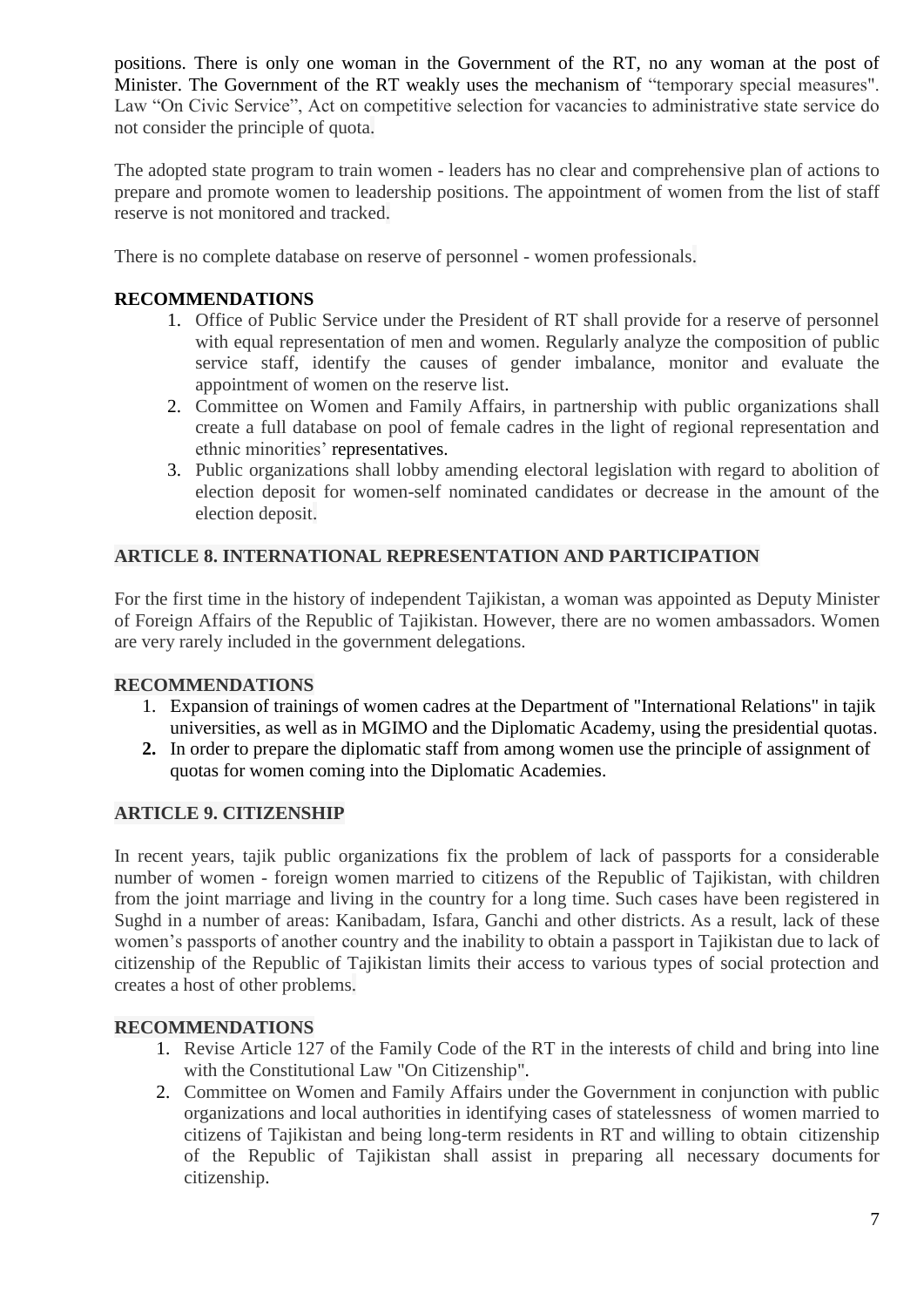## **ARTICLE 10. EDUCATION**

Unequal access of women and men to education is one of the major obstacles to gender equality in society. The higher is the level of education, the lower is the representation of girls in enrollment; a significant decrease in the number of girls in upper grades of secondary schools, especially in rural areas and higher education establishments.

According to official statistics, if among students in grades 1-4 girls make up 48.1%, in grades 5-9 - 47.2%, and in grades 10-11 - 42.3%. Moreover, the representation of girls in grades 10-11 in a number of regions and districts is even below mean value.

In recent years, a sharp rise of gender inequality in access to primary vocational education (PVE) has been observed. The share of girls among the students of PVE institutions during the last 7 years decreased almost twice.<sup>2</sup>

There is an acute problem of access to education for women with disabilities. For example, according to the results of the study "Situation of Women with Disabilities in the Republic of Tajikistan", conducted in 2007, over 64% of women with disabilities have no education. Only 19.1% of all respondents have secondary education, 5.6% and 5.9% have secondary vocational education and vocational technical training, respectively. The number of those who have higher or incomplete higher education is  $5.0\%$ <sup>3</sup>.

#### **RECOMMENDATIONS**

- 1. Revitalization of local hukumats, educational bodies and public associations to conduct outreach to parents and local communities on the need for girls to get general and vocational education.
- 2. In accordance with the concept of Education for All, formulated at the World Forum in Dakar in 2002 an inclusive approach requires its development and implementation that emphasizes the need to reach groups who may not have access to education and training in connection with a disability.
- **3.** Design and implement mechanisms for gender analysis of textbooks for schools and universities on the basis of gender mainstreaming in the system of criteria for evaluating textbooks. Integrate a gender component in the criteria for the examination of textbooks.
- 4. Strengthening the role of media in information campaigns through the establishment of permanent broadcasts on television and radio and in print headings on overcoming gender stereotypes in education.

## **ARTICLE 11. EMPLOYMENT**

 $\overline{a}$ 

Issues of employment, in particular, women's part, continue to be one of the most acute and complex in Tajikistan. On the one hand the country has no sufficient financial resources to create decent jobs and on the other hand there is a surplus of labor force.

Employment rates are higher for men than women, and according to Labour Force Survey (LFS) - 2009 was 45.0% for men aged 15-75 years vs. 33.9% for women. The rate of male employment is by 32% higher than the rate of female employment.

<sup>&</sup>lt;sup>2</sup> See.: Vazorati Maorifi Jumkhurii Tojikiston. Dushanbe, 2010, p. 77., Agency for Statistics under the President of RT. Education in the RT in 2010. Dushanbe, 2010, p. 30.

<sup>&</sup>lt;sup>3</sup> See: Research report "Situation of Women with Disabilities in the Republic of Tajikistan". Dushanbe, 2007. Section "Education". A total of 572 people polled.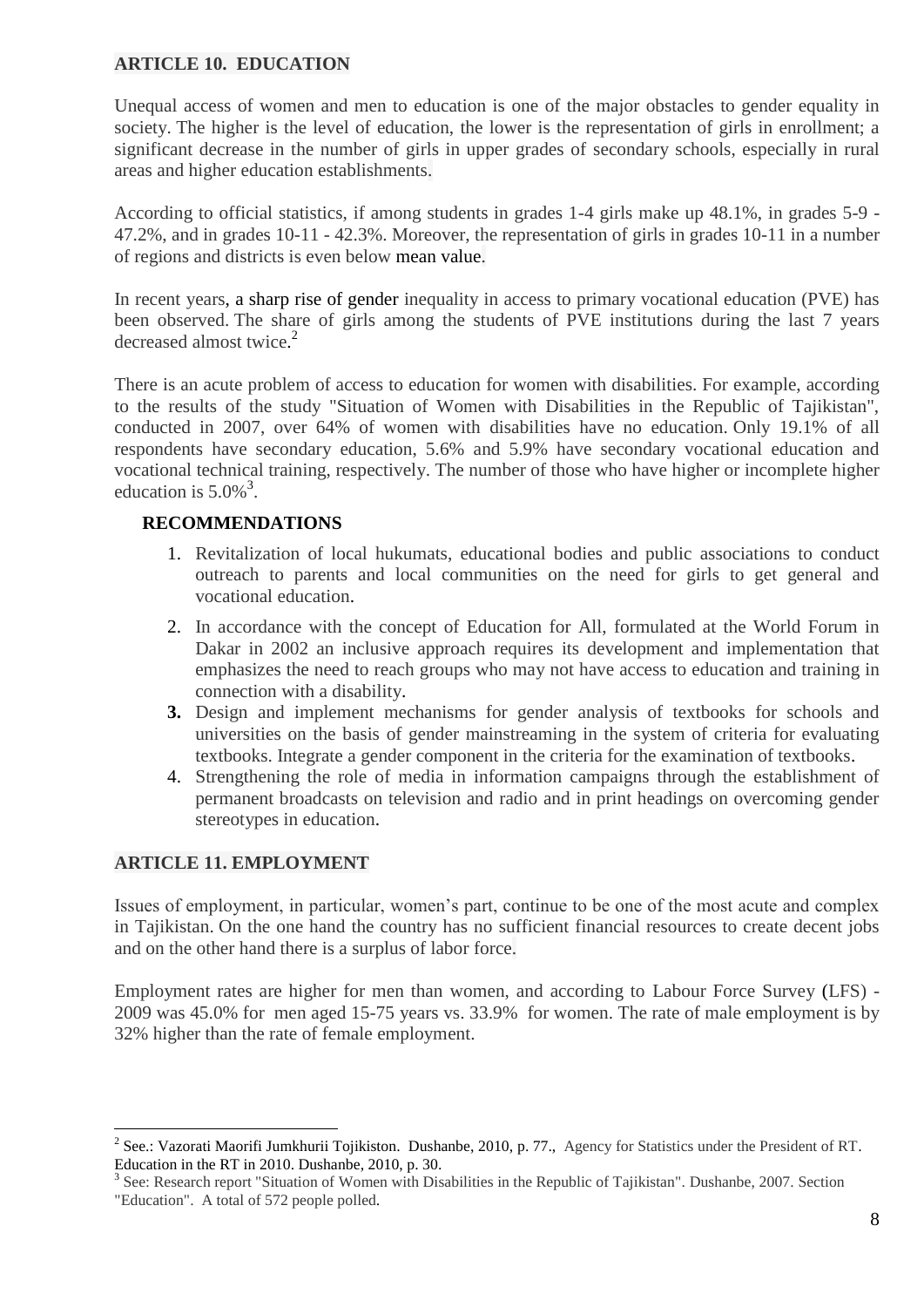According to the legislation of the RT, wage differentiation based on sex is prohibited. However, due to the current occupational segregation, women's wages are lower than men's in all sectors. In 2011 woman's wage constituted  $49,1\%$  from the man ones<sup>4</sup>.

Experts note the significant role of informal employment in the life of Tajik women. Participation of women in the informal sector leads to significant negative consequences, including:

- lack of job security and inadequate social protection;
- prevalence of severe forms of labor;
- low wages;
- non-participation in the pension system, because the period of employment in informal sector is not taken into account when calculating seniority that determines the amount of pension;
- $\bullet$  lack of opportunities for development and investment in human capital.<sup>5</sup>

Problems of women's employment and women entrepreneurship development in no small part relate to non-competitiveness of women. One of the major factors that reduce the potential of women in the labor market is a lower level of education.

According to LFS-2009, the proportion of women with vocational education is more than two times lower as compared to men. However, the educational level of women significantly affects their economic activity and advancing in employment.

According to expert estimates, more than one million citizens of Tajikistan are constantly in labor migration and labor migration of women enrolls 15% of the total number of people traveling outside the country to work. Despite the growing number of traveling women - migrant workers, the government has not taken adequate measures to support them. The results of gender analysis of the National External Labor Migration Strategy of Tajikistan for the period of 2011 - 2015 years have shown that gender mainstreaming is missing in this paper. It either does not include specific measures to address the concerns of women-labor migrants. In addition, women - migrant workers from Tajikistan face stigmatization (women traveling alone to work, without a husband are more often exposed to being stigmatized) as in society there is a deeply rooted stereotype that migration is not a woman but a man's business<sup>6</sup>.

Employment remains one of the most pressing issues for people with disabilities (PwD). The tajik legislation does not prohibit employment of PwD from any three groups of disability but in reality only PwD of the 3<sup>rd</sup> group of disability can find job and be employed in contrast with those from groups of disability 2 and 1. The latter can not be registered as the unemployed because their disability certificates say "incapacitated". Therefore, people with disabilities of Groups 1 and 2 have to be content themselves only with pension. This situation prevails despite the fact that the Tajik legislation allows labor of disabled people of all three disability groups.

According to the survey conducted in 2007, beyond 81.7% of women with disabilities were unemployed (only 572 women were interviewed).<sup>7</sup>

## **RECOMMENDATIONS**

 $\overline{a}$ 

1. Develop by the state a set of documents providing for measures to stimulate the transition of women from the informal economy into the formal economy (through tax breaks in the first three years of operation, the system of access to credit and microcredit facilities, the provision

<sup>&</sup>lt;sup>4</sup> See.: Agency for Statistics under the President of RT. Women and Men in the RT. 2012, p. 116.

<sup>&</sup>lt;sup>5</sup> See: Overview of gender issues in Tajikistan. The World Bank, Social Development Division, Europe and Central Asia -Washington, D. Colombia, March 2005 - pp. 34-35; Gender Mainstreaming in Poverty Reduction Strategy. Tajikistan: Country Gender Assessment. - The Asian Development Bank, May, 2006 - pp. 46-48.

<sup>&</sup>lt;sup>6</sup>Interview of gender expert T. Bozrikova:<http://www.migrant.ru/news.php?id=404>

<sup>&</sup>lt;sup>7</sup> See the results of the study "Situation of Women with Disabilities in the Republic of Tajikistan". Dushanbe, 2007, p. 24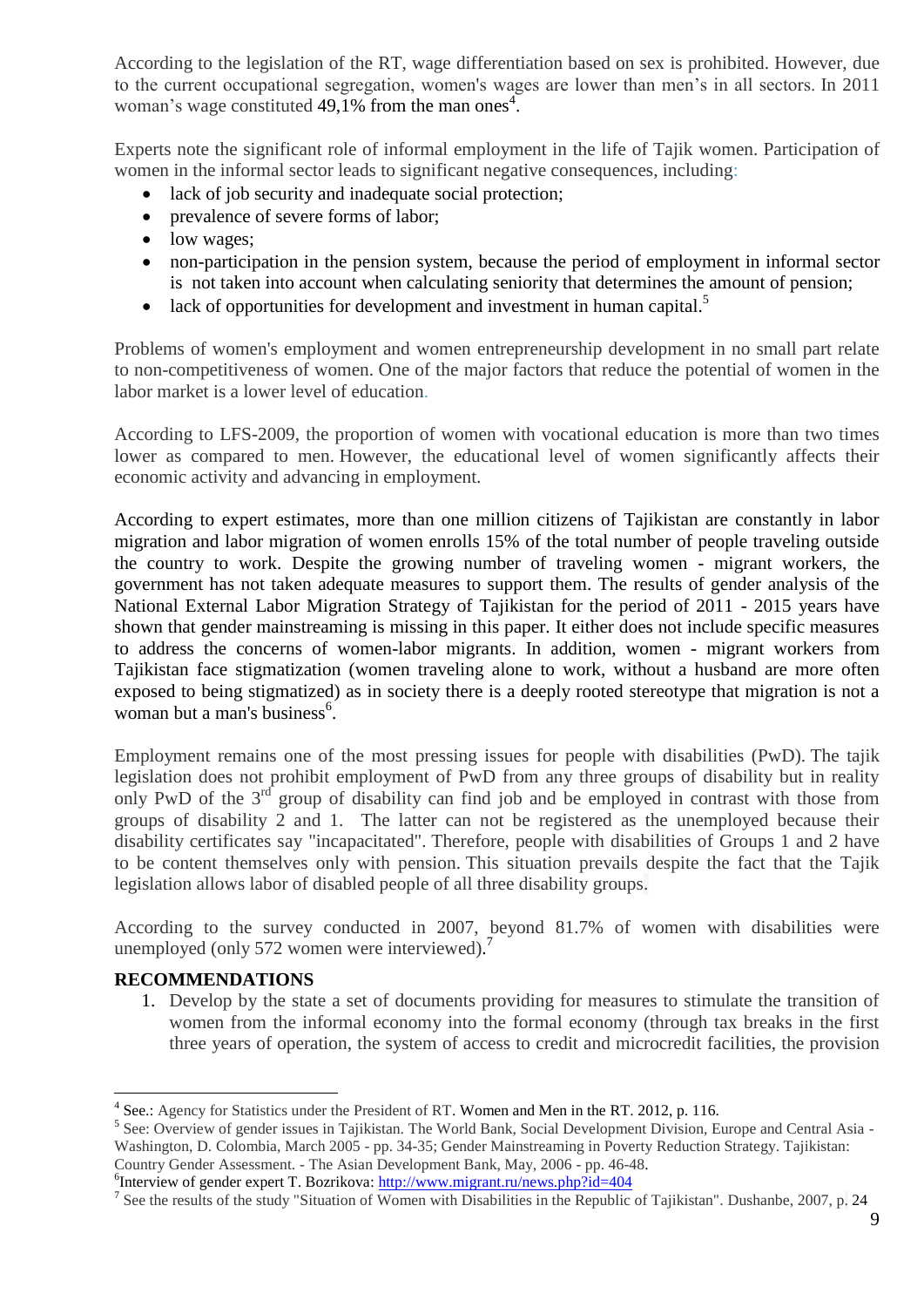of consulting and information support, training new skills in women and refresher training and other measures, etc.).

- 2. Develop and adopt of State programs to support women entrepreneurs. Implement a package of measures aimed at promoting women's entrepreneurship – setting up extension service system, including specific information campaigns to support entrepreneurship, consulting assistance, support the development of a network of business schools and business incubators, etc.
- 3. Scale up vocational training for women on occupations demanded in the labor market. Expanding the list of specialties offered at the training centers for adults under the Ministry of Labour and Social Protection.
- 4. In order to overcome the impact of occupational gender-based segregation in allocating and increasing the Presidential quotas for girls for such specialties as law, economics and finance, management and others.
- 5. Increase the effectiveness of microcredit programs for women by strengthening their targeting, transparency, expanding enrollment of poor women by micro-credit programs (especially in rural areas).
- 6. Fostering an environment for the employment of women with low competitiveness (disabled people, large families, the heads of single parent families, female labor migrants and others). Develop a system of incentives encouraging employers to use labor and recruit vulnerable populations.
- 7. Legislatively develop and adopt new criteria for ranking disability in accordance with international standards and eliminate the working capacity criteria in the definition of disability.
- 8. In order to raise awareness and legal literacy of women migrant workers:
	- $\checkmark$  Expand network and programs on creation of information resource centers using varied forms of activities: dissemination of information materials, holding workshops and training sessions, showing theatrical performances, printing of posters and putting billboards, etc.
	- $\checkmark$  Promote the development of a national gender sensitive system of prior-to-departure training and orientation for migrant workers. Expand creation of training centers, ad-hoc courses for potential migrants with separation of women's groups on demanded professions in host countries.

## **ARTICLE 12. EQUAL ACCESS TO HEALTH CARE**

Access to health care for the general population remains an urgent issue because of lack of funds. Due to the fact that informal payments are more and more introduced and spread along with self-financing schemes and expanding the presence of the private sector, the population turned to become not protected from the effects of poverty on their health.

Maternal mortality rates keep staying high in Tajikistan. According to the survey of infant, child and maternal mortality conducted in 2010, ratio of maternal mortality was  $86^8$ .

The growth of malignant diseases is a particular concern The rate of new reported breast cancer and cervical cancer cases increased from 6.6 in 2005 to 9.8 in 2010 and from 6.3 in 2005 to 9.7 in 2010, respectively. 9

Tajikistan launched the National Programme for prevention, diagnostics and treatment of malignant neoplasms for 2010-2015, but proper monitoring of progress in implementation of this program is not conducted and as a result the planned interventions are not timely fulfilled.

 $\overline{a}$  $8$  Agency for Statistics under the President of the RT. Health Care in the RT. 2011, p. 7

<sup>&</sup>lt;sup>9</sup> See: Agency for Statistics under the President of the RT. Health Care in the RT. 2011, p. 31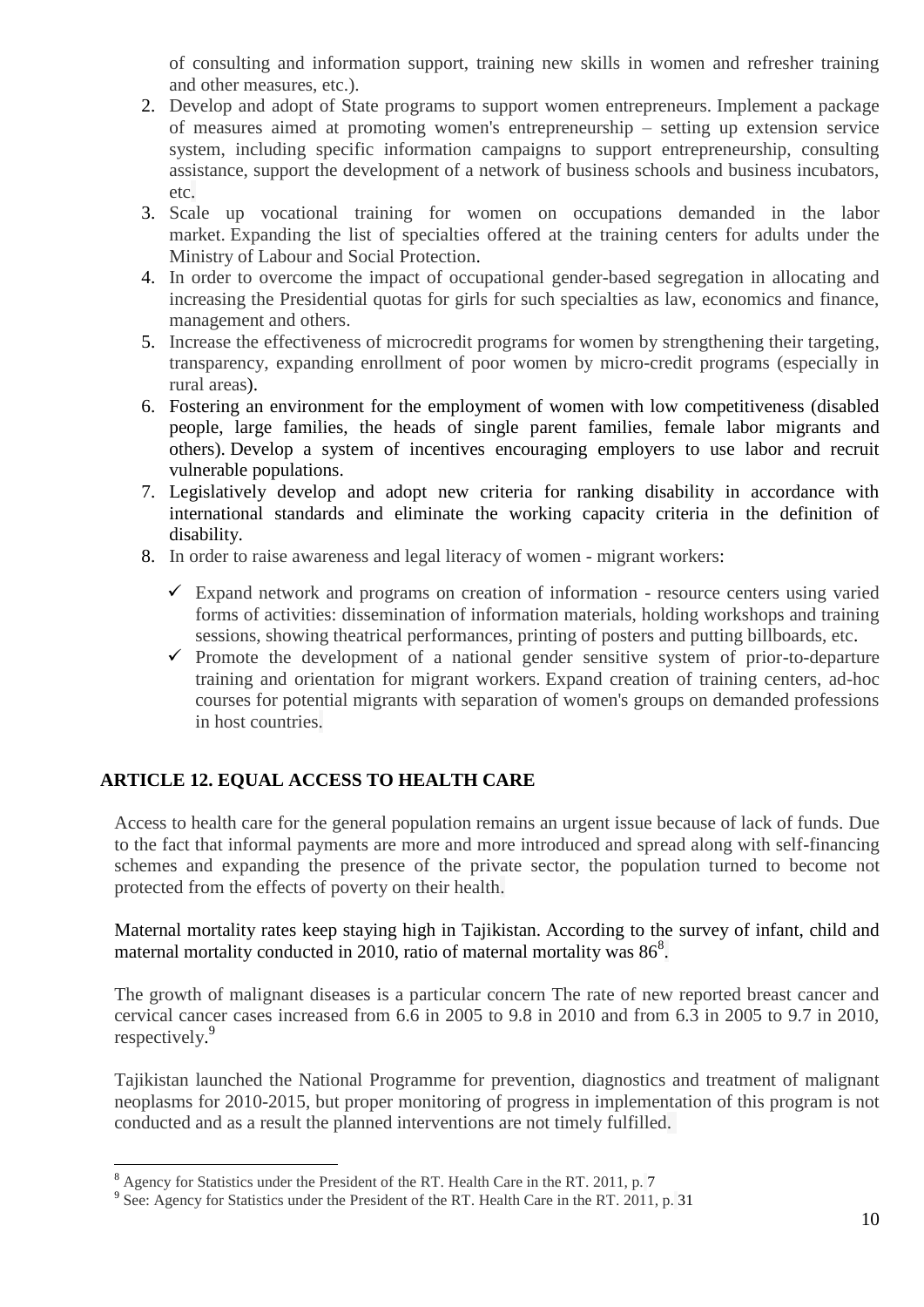In recent years there is a significant increase in the number of HIV-infected women. If in 2005, 16 new HIV cases in women were registered that accounted for 9.2% of all reported HIV cases in Tajikistan, then in 2010 already 206 HIV cases (or 20.5%). Of particular concern is a six fold growth of reported HIV cases in pregnant women: 11 cases in 2007 vs. 63 cases in 2010.<sup>10</sup>

Non-governmental organizations working with PLWHA fix the problem of PLWHA's access to free medical care.

## **RECOMMENDATIONS**

- 1. Extend the program of state guarantees to the entire country providing the population with primary health care services with allocation of adequate funding from the state budget and extra budgetary sources.
- 2. Regularly monitor and evaluate implementation of the National Cancer Control Program and create a Breast Cancer Prevention Center
- 3. Clear-cut mechanisms for execution of Law "On the Human Immunodeficiency Virus", in particular, article 12, to provide access and guarantee the provision of high quality and free medical service to WLWHA and their children $^{11}$ .
- 4. Develop a package of measures to increase knowledge, improve attitude of health workers to PLHIV, overcome stigma and discrimination through scaling up training programs in universities and colleges and Post-graduate Medical Institute for health workers.

## **ARTICLE 14. RURAL WOMEN**

The main factors that affect ensuring rural women's rights are:

- 1. Underdevelopment of infrastructure in rural areas
- 2. The domination of patriarchal attitudes and the informative and information pressure of gender stereotypes
- 3. Low levels of education
- 4. Unawareness and knowledge deficit about their rights, land reform, on the procedures to create DFs and others.

Legislation of Tajikistan does not restrict access of rural women to land use and their right to property use. However, women are more likely than men to have difficulties in accessing land or credit facility. Women are generally poorly informed of their economic rights, especially the right to land use. They have limited access to economic and legal information as they lack proper education and a broad network of Legal Information Centers in rural area, etc.

Lack at a legislative level of effective mechanisms to ensure women's rights to land use in practice leads to discrimination against women.

From 2004 to 2010 the number of DFs headed by women increased from 2695 to 5450 units. However, attention is drawn to the fact that the proportion of women-led DFs over the same years decreased from 13.9% to 10.6%.

## **RECOMMENDATIONS**

 $\overline{a}$ 

1. In the main areas of gender mainstreaming in agricultural development and expansion of rural women's access to land the need is to focus on:

<sup>&</sup>lt;sup>10</sup> See: Agency for Statistics under the President of RT. Health Care in the RT. 2011, p. 27

<sup>&</sup>lt;sup>11</sup> Paragraphs 1nad 2 are provided by NGOs "Center for Mental Health and HIV / AIDS", "Tajikistan's Network of Women Living with HIV" and "Guli Surkh."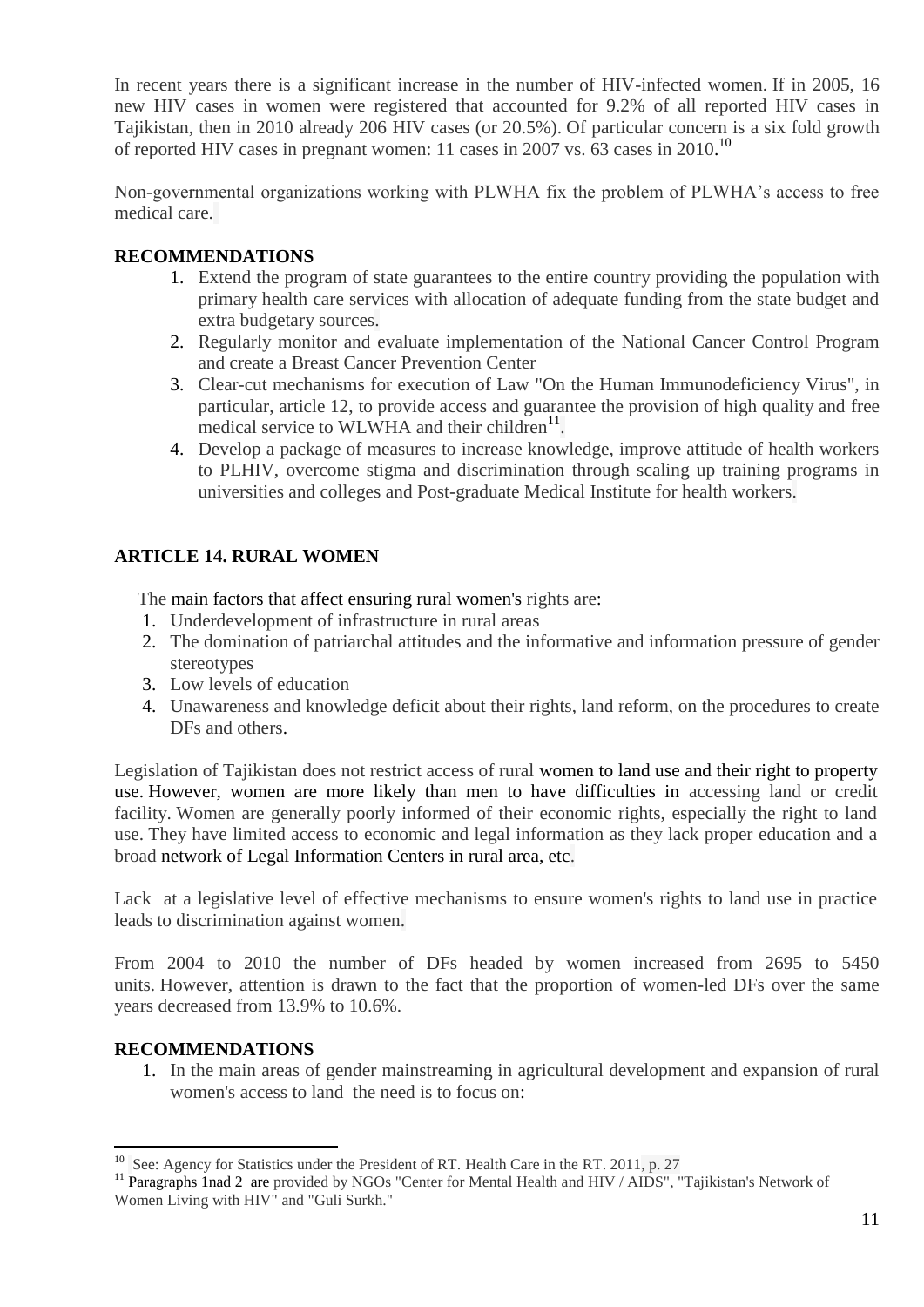- $\checkmark$  Improving land legislation and enforce land laws and agriculture reform through gender mainstreaming.
- $\checkmark$  Building up capacity and raising gender awareness of relevant agencies and, above all, local hukumats, land committees and others.
- $\checkmark$  Raising awareness and legal culture of women and men in land use and cotton-growing development.
- $\checkmark$  A gender-sensitive monitoring and evaluation model for the agricultural through the development and use of quantitative and qualitative indicators.
- $\checkmark$  Bringing women in decision-making on the basis of gender balance compliance and mandatory inclusion of women in the regional commissions on farm restructuring and land distribution, the working groups on programming, including regional strategies and action plans, etc.
- $\checkmark$  Increasing the competitiveness of women using varied forms of training in agriculture, including at expense the presidential quotas in the agrarian university, system of continuing education and professional development in new financing, agriculture, etc.

# **ARTICLE 15. EQUAL RIGHTS**

However, despite constitutional guarantees of equality, there are a number of obstacles to women to be fully developed and enjoy the basic freedoms or equal rights.

In particular, women have no equal access to justice for the protection of their violated rights and interests. The reasons for this are the following factors:

1. Low legal literacy of women and due to this inability to represent and defend their interests in court.

2. Poverty of a significant part of the population, especially women, does not allow accessing to qualified attorneys.

3. Fear and distrust to trial court, quality of administrating justice, lawfulness of the court awards, etc.

4. Imperfection of the existing procedural laws on levying judicial costs for lawyers participating in the trial.

One of the key factors limiting the access of women and men to justice is the underdeveloped system of free legal aid.

## **RECOMMENDATIONS**

- 1. Develop and adopt, taking into account the interests of women and children, the law "On Free Legal Aid".
- 2. Reform institute of advocacy in the RT. Revise the Law on "Advocacy." The Act shall be assigned constitutional status. Provide provision allowing lawyers be mandatory involved upon assignment in both criminal and civil cases (not just in cases of child support/alimony and reinstating in former job). The criterion for rendering free legal aid should be property and social position of those who need help rather then a category of cases.
- 3. Free legal assistance as expense line should be built in Law "On State Budget for respective year".

## **ARTICLE 16. MARRIGE AND FAMILY RELATIONS**

One of the positive facets of the recommendations of the UN CEDAW's Committee is induced changes to the Family Code of RT (January, 2011), pertinent to rise of the marriage age from 17 to 18 years (paragraph 35).